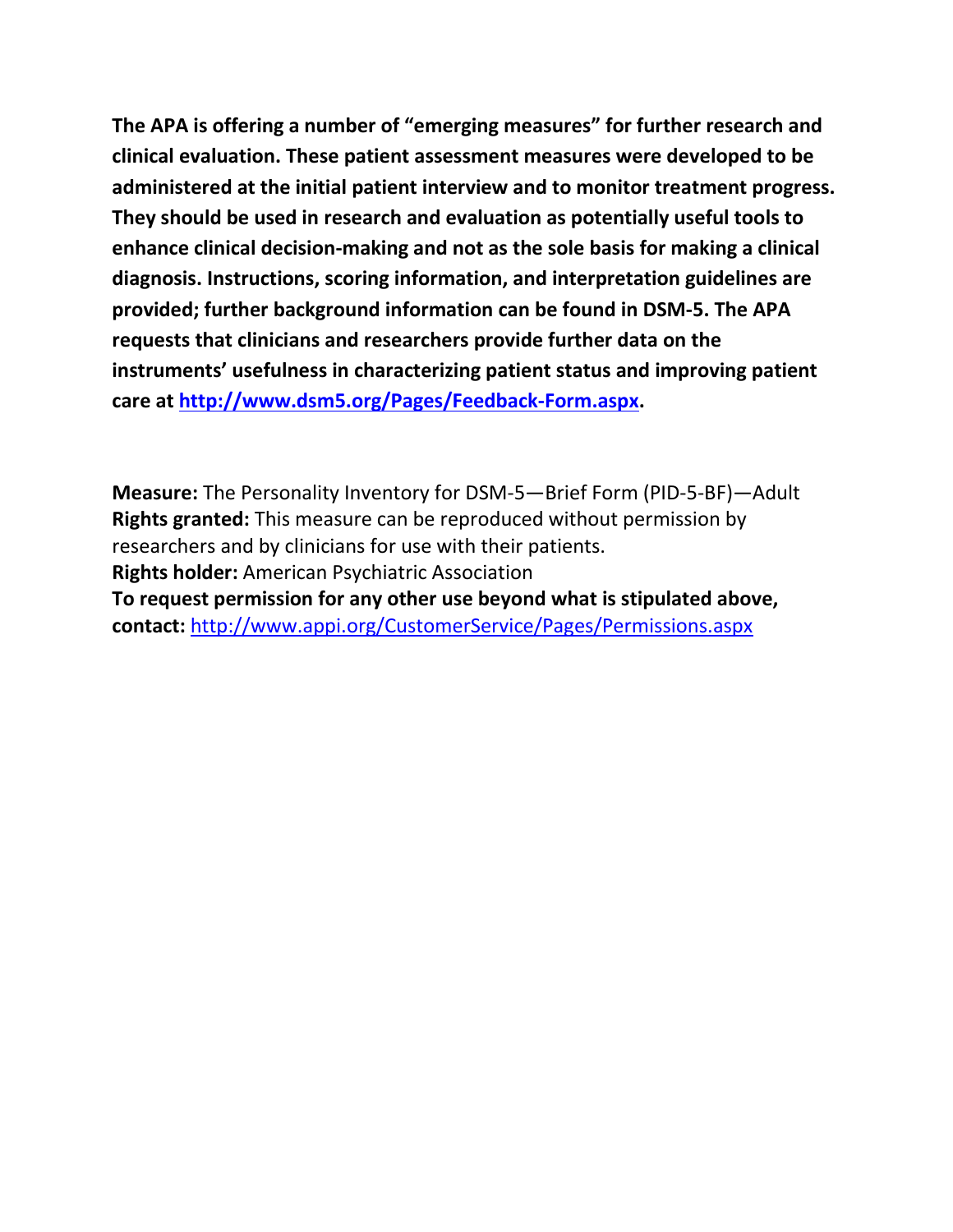# **The Personality Inventory for DSM-5—Brief Form (PID-5-BF)—Adult**

**Name: \_\_\_\_\_\_\_\_\_\_\_\_\_\_\_\_\_\_\_\_\_\_\_ Age: \_\_\_\_ Sex: Male Female Date:\_\_\_\_\_\_\_\_\_\_\_\_\_**

|                                                      | Instructions: This is a list of things different people might say about themselves. We are interested in how you would |              |                                      |                |                  |                  |  |  |  |
|------------------------------------------------------|------------------------------------------------------------------------------------------------------------------------|--------------|--------------------------------------|----------------|------------------|------------------|--|--|--|
|                                                      | describe yourself. There are no right or wrong answers. So you can describe yourself as honestly as possible, we will  |              |                                      |                |                  | <b>Clinician</b> |  |  |  |
|                                                      | keep your responses confidential. We'd like you to take your time and read each statement carefully, selecting the     |              |                                      |                |                  | <b>Use</b>       |  |  |  |
|                                                      | response that best describes you.                                                                                      |              |                                      |                |                  |                  |  |  |  |
|                                                      |                                                                                                                        |              | Very False Sometimes or Sometimes or |                | <b>Very True</b> | <b>Item</b>      |  |  |  |
|                                                      |                                                                                                                        | or Often     | Somewhat                             | Somewhat       | or Often         | score            |  |  |  |
|                                                      |                                                                                                                        | <b>False</b> | False                                | <b>True</b>    | <b>True</b>      |                  |  |  |  |
| $\mathbf{1}$                                         | People would describe me as reckless.                                                                                  | 0            | $\mathbf{1}$                         | $\overline{2}$ | 3                |                  |  |  |  |
| $\overline{2}$                                       | I feel like I act totally on impulse.                                                                                  | $\mathbf{0}$ | $\mathbf{1}$                         | $\overline{2}$ | 3                |                  |  |  |  |
| 3                                                    | Even though I know better, I can't stop making rash decisions.                                                         | $\mathbf 0$  | $\mathbf{1}$                         | $\overline{2}$ | 3                |                  |  |  |  |
| 4                                                    | I often feel like nothing I do really matters.                                                                         | $\mathbf{0}$ | $\mathbf{1}$                         | $\overline{2}$ | 3                |                  |  |  |  |
| 5                                                    | Others see me as irresponsible.                                                                                        | $\Omega$     | $\mathbf{1}$                         | $\overline{2}$ | 3                |                  |  |  |  |
| 6                                                    | I'm not good at planning ahead.                                                                                        | $\mathbf{0}$ | $\mathbf{1}$                         | $\overline{2}$ | 3                |                  |  |  |  |
| 7                                                    | My thoughts often don't make sense to others.                                                                          | $\mathbf 0$  | 1                                    | $\overline{2}$ | 3                |                  |  |  |  |
| 8                                                    | I worry about almost everything.                                                                                       | $\mathbf 0$  | $\mathbf{1}$                         | $\overline{2}$ | 3                |                  |  |  |  |
| 9                                                    | I get emotional easily, often for very little reason.                                                                  | 0            | 1                                    | $\overline{2}$ | 3                |                  |  |  |  |
| 10                                                   | I fear being alone in life more than anything else.                                                                    | $\mathbf{0}$ | $\mathbf{1}$                         | $\overline{2}$ | 3                |                  |  |  |  |
| 11                                                   | I get stuck on one way of doing things, even when it's clear it                                                        | $\mathbf 0$  | 1                                    | $\overline{2}$ | 3                |                  |  |  |  |
|                                                      | won't work.                                                                                                            |              |                                      |                |                  |                  |  |  |  |
| 12 <sub>1</sub>                                      | I have seen things that weren't really there.                                                                          | $\mathbf{0}$ | 1                                    | $\overline{2}$ | 3                |                  |  |  |  |
| 13 <sup>1</sup>                                      | I steer clear of romantic relationships.                                                                               | 0            | $\mathbf{1}$                         | $\overline{2}$ | 3                |                  |  |  |  |
| 14 <sup>1</sup>                                      | I'm not interested in making friends.                                                                                  | $\pmb{0}$    | $\mathbf{1}$                         | $\overline{2}$ | 3                |                  |  |  |  |
| 15                                                   | I get irritated easily by all sorts of things.                                                                         | $\mathbf 0$  | $\mathbf{1}$                         | $\overline{2}$ | 3                |                  |  |  |  |
| 16                                                   | I don't like to get too close to people.                                                                               |              | $\mathbf{1}$                         | $\overline{2}$ | 3                |                  |  |  |  |
| 17                                                   | It's no big deal if I hurt other peoples' feelings.                                                                    | $\Omega$     | $\mathbf{1}$                         | $\overline{2}$ | 3                |                  |  |  |  |
| 18                                                   | I rarely get enthusiastic about anything.                                                                              | $\mathbf{0}$ | $\mathbf{1}$                         | $\overline{2}$ | 3                |                  |  |  |  |
| 19 <sup>1</sup>                                      | I crave attention.                                                                                                     | $\Omega$     | $\mathbf{1}$                         | $\overline{2}$ | 3                |                  |  |  |  |
| 20                                                   | I often have to deal with people who are less important than                                                           |              |                                      |                |                  |                  |  |  |  |
|                                                      | me.                                                                                                                    | $\mathbf{0}$ | $\mathbf{1}$                         | $\overline{2}$ | 3                |                  |  |  |  |
|                                                      | I often have thoughts that make sense to me but that other                                                             |              |                                      |                |                  |                  |  |  |  |
| 21                                                   | people say are strange.                                                                                                | 0            | 1                                    | $\overline{2}$ | 3                |                  |  |  |  |
| 22 I                                                 | I use people to get what I want.                                                                                       | $\Omega$     | $\mathbf{1}$                         | $\overline{2}$ | 3                |                  |  |  |  |
|                                                      | I often "zone out" and then suddenly come to and realize that                                                          |              |                                      |                |                  |                  |  |  |  |
| 23                                                   | a lot of time has passed.                                                                                              | 0            | 1                                    | $\overline{2}$ | 3                |                  |  |  |  |
| 24 I                                                 | Things around me often feel unreal, or more real than usual.                                                           | $\pmb{0}$    | $\mathbf{1}$                         | $\overline{2}$ | 3                |                  |  |  |  |
| 25                                                   | It is easy for me to take advantage of others.                                                                         | 0            | $\mathbf{1}$                         | $\mathfrak{D}$ | 3                |                  |  |  |  |
| <b>Total/Partial Raw Score:</b>                      |                                                                                                                        |              |                                      |                |                  |                  |  |  |  |
| Prorated Total Score: (if 1-6 items left unanswered) |                                                                                                                        |              |                                      |                |                  |                  |  |  |  |
| <b>Average Total Score:</b>                          |                                                                                                                        |              |                                      |                |                  |                  |  |  |  |
|                                                      |                                                                                                                        |              |                                      |                |                  |                  |  |  |  |

Krueger RF, Derringer J, Markon KE, Watson D, Skodol AE.

Copyright © 2013 American Psychiatric Association. All Rights Reserved.

This material can be reproduced without permission by researchers and by clinicians for use with their patients.